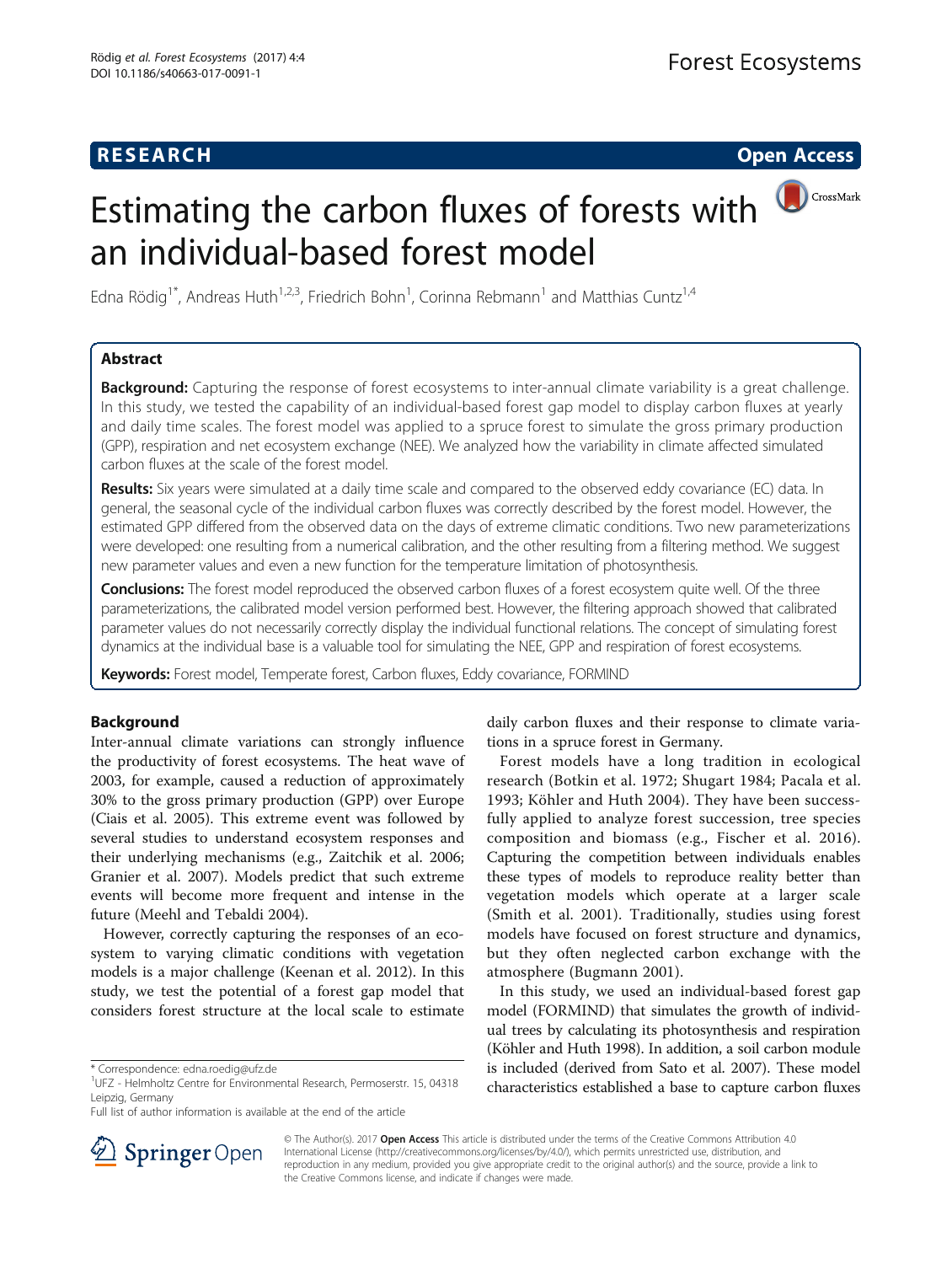<span id="page-1-0"></span>at the ecosystem level, in addition to biomass and treesize distributions.

Up to now, the forest model FORMIND has mainly been used to reproduce the average forest conditions in long-term studies at yearly time scales (Gutiérrez et al. [2009;](#page-8-0) Fischer et al. [2014;](#page-8-0) Bohn et al. [2014\)](#page-8-0). The influence of short-term climate variability on individual model processes (GPP and respiration) has not yet been tested. Therefore, we here compared daily simulation output of the forest model with observed eddy covariance data of two spruce forests and analyzed the following two aspects. First, we wanted to test whether the local forest model is generally capable of displaying daily carbon fluxes. Second, we analyzed whether the model processes correctly respond to variable climate inputs. In this context, we evaluated the response of three different model parameterizations. We explored how we can use eddy covariance data to improve the simulation of carbon fluxes with an individualbased forest model. The simulation time also covered the heat wave of 2003 which enabled to include an extreme event in the analyses.

The following questions will guide us through this study: (1) How well does an individual-based forest gap model simulate the daily and yearly carbon fluxes of a temperate forest ecosystem? (2) How can EC data be used to improve the concept of limiting factors in forest gap models?

## **Methods**

#### The study sites

This study focused on a forest site located at Wetzstein Mountain, part of the Thuringian Forest in central-east Germany where measured carbon fluxes and inventory data are available (Wetzstein flux tower, Rebmann et al. [2010](#page-9-0)). Observed carbon fluxes were derived with the eddy covariance (EC) method, a technique that observes the local carbon flux dynamics of the vegetation and monitors inter-annual changes (Aubinet et al. [1999](#page-8-0)). The Wetzstein forest is dominated by even-aged Norway spruce (Picea abies) stands on clay loam. In addition, we analyzed another Norway spruce stand at Tharandt, a study site in the Ore Mountains in Germany where ECdata were available (Tharandt Anchor station, Grünwald and Bernhofer [2007\)](#page-8-0). The stand characteristics of both sites are summarized in Table 1.

# The forest model FORMIND

FORMIND (Köhler and Huth [2004;](#page-9-0) Fischer et al. [2016](#page-8-0)) is an individual-based forest gap model in which growth is calculated for each tree individually. The approach uses patches to describe the vertical and horizontal forest structures. The main processes of the model include establishment, growth, mortality and competition. Important driving factors are daily means of incoming light

| <b>Table 1</b> Site characteristics for Wetzstein (Rebmann et al. |  |
|-------------------------------------------------------------------|--|
| 2010; Martina Mundt, personal communication) and Tharandt         |  |
| (Grünwald and Bernhofer 2007)                                     |  |

|                                                                 | Wetzstein        | Tharandt         |
|-----------------------------------------------------------------|------------------|------------------|
| Location                                                        | 50°27'N, 11°27'E | 50°57'N, 13°34'E |
| Time period                                                     | 2003-2008        | 1999-2004        |
| Date of inventory                                               | 2004             | 1999             |
| Stand age (a)                                                   | 50               | 108              |
| Stand density ( $ha^{-1}$ )                                     | 410              | 477 <sup>d</sup> |
| Mean stem diameter (dbh) (m)                                    | 0.33             | 0.33             |
| Leaf area index $(m^2 \cdot m^{-2})$                            | 7.0 <sup>b</sup> | 7.7              |
| Elevation (m)                                                   | 792              | 380              |
| Annual mean temperature (°C)                                    | 6.5              | 8.8              |
| Annual mean precipitation ( $mm a^{-1}$ )                       | 810              | 673              |
| Annual mean PPFD ( $\mu$ mol·m <sup>-2</sup> ·s <sup>-1</sup> ) | 489              | 583              |

Climatological means were calculated from data obtained during the investigated time period

<sup>a</sup>In April 2002, the number of trees was reduced by approximately 30% due to tree cutting. <sup>b</sup>Projected area, measured with LAI 2000 (LiCor)

(photosynthetic photon flux density, PPFD), temperature and precipitation (based on a model verison for temperate forests as in Bohn et al. [2014](#page-8-0)). In this study, the model was applied to an even-aged spruce forest (1 ha). Establishment and mortality were deactivated for the short simulation time of 6 years. A full model description can be found in Fischer et al. [\(2016\)](#page-8-0) and at [www.formind.org.](http://www.formind.org/)

The model runs with daily variable observed climate inputs of PPFD, day length, temperature and precipitation measured onsite. PPFD and day length serve as the driving forces for forest productivity. The sum of the GPP over all trees thus equals the GPP of the ecosystem. The ecosystem respiration is the sum of the respiration of all trees plus that of the soil and deadwood. The NEE is calculated as the difference between the ecosystem GPP and the ecosystem respiration (Fischer et al. [2014](#page-8-0)). A positive NEE corresponds to increasing carbon stocks.

#### Gross primary production

Photosynthesis is calculated at the leaf level using a light-response function and is then integrated over the entire canopy (Thornley and Johnson [1990\)](#page-9-0). The GPP of an individual tree under optimal climatic conditions (Huth and Ditzer [2000\)](#page-8-0) equals

$$
GPP_{\text{ptree}}(I_{\text{ind}}(PPFD(t)))
$$
  
=  $\frac{p_{\text{max}}}{k} \ln \left\{ \frac{\alpha k I_{\text{ind}}(PPFD(t)) + p_{\text{max}}[1-m]}{\alpha k I_{\text{ind}}(PPFD(t))e^{-kLAI} + p_{\text{max}}[1-m]} \right\} A_c \psi$  (1)

in μmol (CO<sub>2</sub>)⋅m<sup>-2</sup>⋅s<sup>-1</sup>, where  $p_{\text{max}}$  (μmol (CO<sub>2</sub>)⋅m<sup>-2</sup>⋅s<sup>-1</sup>)</sup> is the maximum photosynthetic rate of the tree species (here, spruce),  $\alpha$  is the initial slope of the light-response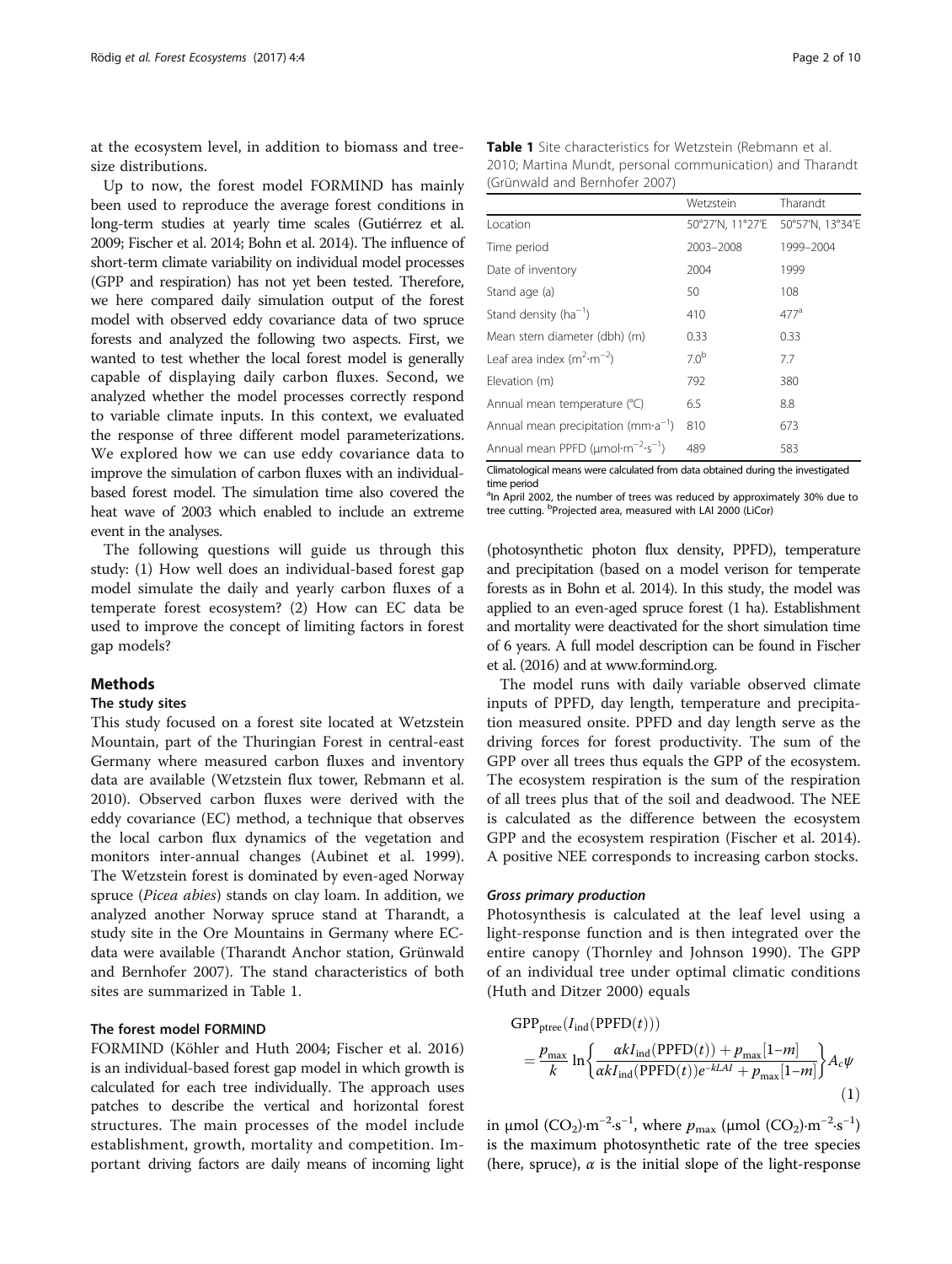<span id="page-2-0"></span>curve (μmol (CO<sub>2</sub>)∙μmol (photons) <sup>-1</sup>), *k* is the light extinction factor, and  $m$  is the transmission coefficient of the leaves.  $I_{ind}$  is the fraction of the PPFD at daily time step t that reaches the top of the individual tree.  $A_c$  (m<sup>2</sup>) is the crown area, and  $\psi$  (s) the photosynthetically active period of the time scale. Under non-optimal climatic conditions,  $GPP_{\text{ptree}}$  is limited by the available soil water  $(SW)$  and temperature  $(T)$  (Bohn et al. [2014\)](#page-8-0):

$$
GPPtree(t) = GPPptree(t) \cdot \varphi_{SW}(t) \cdot \varphi_T(t),
$$
 (2)

where  $\varphi_{SW}$  is the water reduction factor ([0, 1]), and  $\varphi_T$ the temperature reduction factor  $([0, 1])$ .

The temperature reduction factor  $\varphi_T$  is derived from the LPJ-model (Sitch et al. [2003\)](#page-9-0) which includes two ramp functions (Gutiérrez et al. [2012](#page-8-0)):

$$
\varphi_T(t) = \left(1 + e^{\frac{2\ln\left(\frac{0.01}{0.99}\right)}{T_{CO_2,l}-T_{cold}}}\left(0.5\left(T_{CO_2,l} + T_{cold}\right) - T(t)\right)\right)^{-1} \times \left(1 - 0.01 e^{\frac{\ln\left(\frac{0.99}{0.01}\right)}{T_{CO_2,h}-T_{hot}}}\left(T(t) - T_{hot}\right)\right),\tag{3}
$$

where  $T$  ( $^{\circ}$ C) is the daily mean air temperature at time step t.  $T_{\text{CO}_2,h}$ ,  $T_{\text{CO}_2,l}$ ,  $T_{\text{cold}}$  and  $T_{\text{hot}}$  (°C) are speciesspecific parameters representing the higher and lower temperature limits for  $CO<sub>2</sub>$  assimilation and the monthly mean air temperatures of the warmest and coldest months when production can still occur.

In this study, we also tested a new temperature reduction curve  $\varphi_T^*$ . It is distributed around the optimal temperature for photosynthesis  $T_{opt}$  (°C) and the width  $T_{\rm sig}$  (°C) (June et al. [2004,](#page-9-0) reduction of the electron transport rate with  $n = 2$ ) since Eq. 3 could not be properly fitted to the observed data. We suggest fitting this bell-shaped curve because it only relies on two parameters instead of four parameters (Eq. 3):

$$
\varphi_T * (t) = e^{-\left(\frac{T(t) - T_{opt}}{T_{sig}}\right)^n}.
$$
\n(4)

We use a water reduction factor,  $\varphi_{SW}$  as proposed by Granier et al. ([1999](#page-8-0)):

$$
\varphi_{SW}(t) = \begin{cases}\n0 & :SW(t) < SW_{\text{pwp}} \\
\frac{SW(t) - SW_{\text{pwp}}}{SW_{\text{msw}} - SW_{\text{pwp}}} & :SW_{\text{pwp}} < SW(t) < SW_{\text{msw}}, \\
1 & :SW(t) > SW_{\text{msw}}\n\end{cases} \tag{5}
$$

where  $SW_{\text{pwp}}$  is the permanent wilting point,  $SW_{\text{msw}}$  $= SW<sub>pwp</sub> + 0.4(SW<sub>fc</sub> - SW<sub>pwp</sub>)$  is the minimum soil water content for maximum photosynthesis, and  $SW_{fc}$  is the field capacity. Available soil water is calculated from the daily precipitation, interception by leaves, above- and below-ground water runoff, and transpiration of trees (Fischer et al. [2014](#page-8-0)).

## Respiration

The respiration of a tree is the sum of its maintenance respiration,  $R_{m}$ , and its growth respiration,  $R_{gr}$  a constant fraction of  $(GPP-R<sub>m</sub>)$ . The maintenance respiration is calculated as follows:

$$
R_m(t) = R_b(t)\kappa(T(t)),
$$
\n(6)

where  $R_b$  is a base respiration, a fraction of standing biomass of the tree (Bohn et al. [2014,](#page-8-0) detailed description in supplementary information A3).  $\kappa(T)$  describes the influence of the daily mean air temperature  $T$  on respiration (Prentice et al. [1993\)](#page-9-0):

$$
\kappa(T(t)) = Q_{10}^{\frac{T(t) - T_{ref}}{10}},\tag{7}
$$

with constants  $T_{ref}$  and  $Q_{10}$  (Bohn et al. [2014](#page-8-0)).

# Field data and data filtering

We compared the simulation results of the forest model with the EC data of the Wetzstein site (Table [1](#page-1-0)). For the Wetzstein site, the EC data were pre-processed as described in Rebmann et al. ([2010\)](#page-9-0). The net ecosystem exchange (NEE) was gap filled since the data are compared at daily time scales and partitioned into GPP and respiration. We use an algorithm that extrapolates day-time ecosystem respiration from night-time respiration considering temperature sensitivities (Reichstein et al. [2005\)](#page-9-0).

We filtered the EC data to identify days that are affected by specific limitations. Optimal temperature or soil water conditions were defined for days when the daily mean GPP was maximal (98th percentile for the years 2003 to 2008). We assumed that on those days the GPP is not affected by any limitation. The filtered range of the optimal temperature (daily daytime mean) conditions was identified at 7.3 °C <  $T$  < 18.0 °C, and the threshold for non-limiting soil water conditions at SW > 16.0%. Optimal light conditions were defined for days when values rise above the monthly 80th percentile. We define night-time as time periods when PPFD < 20 μmol (CO<sub>2</sub>)⋅m<sup>-2</sup>⋅s<sup>-1</sup>. When we use normalized GPP values in our analyses, we normalize GPP values yearly by its annual 98th percentile.

## The model setup

The forest model was run with daily time steps for three different parameterizations: literature-based (M1), numerically calibrated (M2) and filter-based (M3) parameterizations (Table [2\)](#page-3-0). The literature-based parameterization (M1) is based on Bohn et al. [\(2014](#page-8-0)) for a spruce forest where the parameter values are derived from inventory data and the literature. The soil parameter values were adapted to the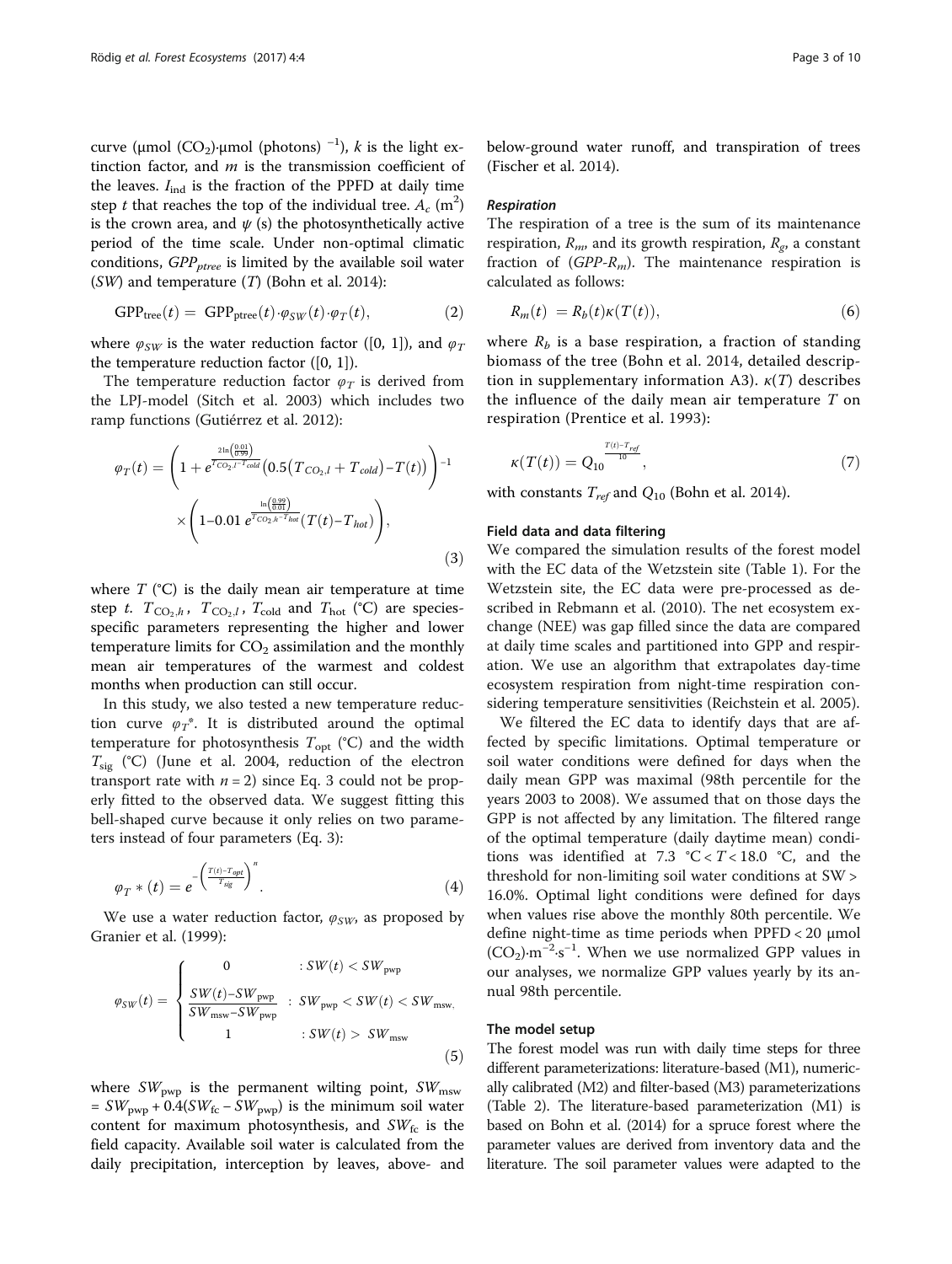<span id="page-3-0"></span>Table 2 Model parameter values for the literature-based (M1) with references (ref.), calibrated (M2) and filter-based (M3) model version

| Parameter         |                                                                                                        | M1                | Ref.                                  | M <sub>2</sub>           | M3    |
|-------------------|--------------------------------------------------------------------------------------------------------|-------------------|---------------------------------------|--------------------------|-------|
| Productivity      |                                                                                                        |                   |                                       |                          |       |
| $p_{max}$         | max. photoproducitvity of leaf ( $\mu$ mol(CO <sub>2</sub> ) · s <sup>-1</sup> · m <sup>-2</sup> )     | 8.9014            | (Sonntag 1998; Bohn et al. 2014)      | 5.67                     | 10.98 |
| а                 | slope of light response curve ( $\mu$ mol(CO <sub>2</sub> ) · $\mu$ mol( $\mu$ hotons) <sup>-1</sup> ) | 0.0402            | (Sonntag 1998; Bohn et al. 2014)      | 0.15                     | 0.08  |
| Temperature       |                                                                                                        |                   |                                       |                          |       |
| $T_{CO2,J}$       | min. temperature for photosynthesis (°C)                                                               | $-2.0$            | (Sitch et al. 2003; Bohn et al. 2014) | $-7.82$                  |       |
| $T_{CO2,h}$       | max. temperature for photosynthesis (°C)                                                               | 38.0              | (Sitch et al. 2003; Bohn et al. 2014) | 31.59                    |       |
| $T_{\text{hot}}$  | mean temperature of warmest month (°C)                                                                 | 18.9              | (Sitch et al. 2003; Bohn et al. 2014) | 12.0                     |       |
| $T_{\text{cold}}$ | mean temperature of coldest month (°C)                                                                 | 10.0              | (Sitch et al. 2003; Bohn et al. 2014) | 8.47                     | -     |
| $T_{\rm opt}$     | optimal temperature for photosynthesis (°C)                                                            | $\qquad \qquad -$ |                                       | $\overline{\phantom{m}}$ | 14.22 |
| $T_{\text{sig}}$  | width of new temperature curve (°C)                                                                    |                   |                                       | -                        | 12.83 |
| $Q_{10}$          | constant for temperature-dependent respiration                                                         | 2.3               | (Piao et al. 2010; Bohn et al. 2014)  | 1.52                     | 1.52  |
| $T_{ref}$         | Reference temperature (°C)                                                                             | 10.1              | (Bohn et al. 2014)                    | 12.61                    | 15.06 |
| Water             |                                                                                                        |                   |                                       |                          |       |
| $SW_{\text{pwp}}$ | permanent wilting point (vol-%)                                                                        | 19.7              | (Maidment 1993)                       | 14.0                     | 9.5   |
| $SW_{\text{fc}}$  | field capacity (vol-%)                                                                                 | 31.8              | (Maidment 1993)                       | 40.0                     | 20.7  |

clay loam soil type as in Maidment ([1993\)](#page-9-0). The calibrated parameterization (M2) is based on parameters derived from a numerical calibration against the NEE, GPP and respiration data (Lehmann and Huth [2015,](#page-9-0) see Additional file [1](#page-8-0) for details). The filter-based parameterization (M3) arose from filtering the EC data (same data as used for calibration of M2) for optimal climatic conditions (see Field data and data filtering) to isolate individual processes. Model functions were directly fitted through filtered data to derive new parameter values and a new temperature reduction curve (Eq. [4](#page-2-0)).

All model setups were initialized according to the inventory data for Wetzstein and Tharandt (Table [1](#page-1-0)). Trees were spread equally over the 25 patches of the 1 ha model area (at Wetzstein, 410 stems∙ha−<sup>1</sup> with a mean stem diameter of 0.33 m). The deadwood pool was filled with 4.14 tC∙ha−<sup>1</sup> (Wetzstein inventory, personal communication from Martina Mund, University of Goettingen). The fastdecomposing soil stock was initialized with 2.0 tC⋅ha<sup>-1</sup>, and the slow-decomposing soil stock with 1.5 tC⋅ha<sup>-1</sup> (means in the climax stage of long-term simulations). The simulation period at the Wetzstein site was from 2003 to 2008 and at Tharandt from 1999 to 2004. All model simulations were deterministic since none of the model setups included recruitment or stochastic mortality.

## Results

## Simulation of daily carbon fluxes at Wetzstein forest

The measured and modeled (parameterization M1) GPP and respiration at Wetzstein forest for the dry year 2003 are shown in Fig. [1](#page-4-0). The forest model performed well for daily GPP. It reproduced the seasonal cycle, and the daily fluctuations showed similar magnitudes to those observed. Differences were observed during times of low soil water availability, very low and high temperatures and bright days. In late summer (July-September), the simulated respiration diverges from the observational data. In general, simulated respiration shows stronger fluctuations than the observed respiration.

# Simulation of carbon fluxes at Wetzstein forest for three different parameterizations

We compared the simulations of all three model versions with the observed fluxes at Wetzstein at the daily time scale (Table [3,](#page-4-0) Fig. [2](#page-5-0)). The correlation is best for the numerically calibrated parameterization (M2), closely followed by the filter-based parameterization (M3). Simulated respiration correlates with the observed values with an  $R^2$  of 0.44–0.54; NEE with an  $R^2$  of 0.63–0.66. Simulated and observed GPP values match best with an  $R^2$  of 0.73–0.82. High GPP values above 30 tC⋅ha<sup>-1</sup>⋅a<sup>-1</sup> can only be reached with the filter-based parameterization (M3, Fig. [2\)](#page-5-0).

In a second step, we calculated annual GPP, NEE and respiration for the Wetzstein forest (Fig. [3a\)](#page-6-0). The simulated annual NEE values fit the observed annual values best for the calibrated parameterization (M2, deviation from observed data by 3.5% for average values throughout the simulation years). The simulated annual GPP fits quite well and only diverges from the observed data by 0.8% for the calibrated (M2) and 2.6% for the filter-based (M3) version; simulated respiration by 0.3% (M2) and 0.9% (M3). The literature-based model version clearly underestimates all ecosystem fluxes.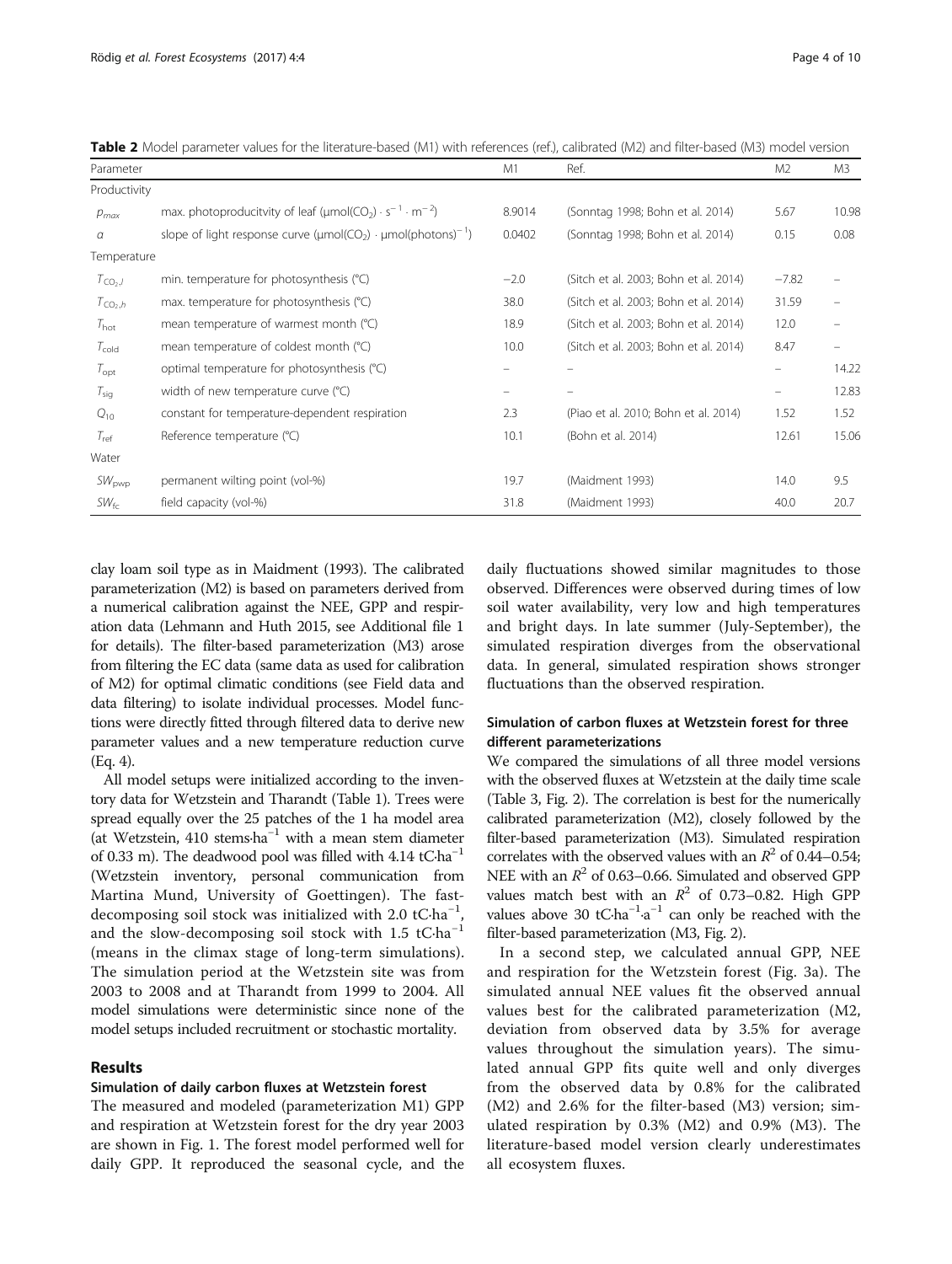<span id="page-4-0"></span>

## Simulation of carbon fluxes at another spruce forest

We applied the forest model to another spruce forest (Tharandt) for the years 1999–2004 (Fig. [3b\)](#page-6-0). The model parameters were the same as at Wetzstein. Only the climate input and the initialization of the forest model (forest state based on inventory data) were adapted to the site.

Both, the filter-based (M3) and calibrated (M2) model version, performed well for the daily GPP  $(R^2 = 0.61$ (M2),  $R^2 = 0.61$  (M3), RMSE = 8.83 tC⋅ha<sup>-1</sup>⋅a<sup>-1</sup> (M2) and RMSE =  $9.57$  tC⋅ha<sup>-1</sup>⋅a<sup>-1</sup> (M3), Table 3). The simulated

respiration was even better than at Wetzstein, at the daily scale  $(R^2 = 0.62)$ ; the NEE performed worse at Tharandt than at Wetzstein  $(R^2 = 0.38)$ .

The annual simulated GPP is best for the calibrated (M2) and filter-based (M3) parameterizations (2 and 7% deviations). In April 2001, the tree density was reduced by 30% (at Tharandt and in the forest model), which is reflected in the lower GPP values after 2001. In the dry year 2003, the simulated annual GPP is  $0.47$  tC⋅ha<sup>-1</sup> lower than in the previous year for the calibrated model

**Table 3**  $R^2$  and root mean square error (RMSE, in tC⋅ha<sup>-1</sup>⋅a<sup>-1</sup>) at the calibration and validation sites

|                   | Wetzstein (calibration site) |             | Tharandt (validation site) |             |
|-------------------|------------------------------|-------------|----------------------------|-------------|
|                   | $R^2$                        | <b>RMSE</b> | $R^2$                      | <b>RMSE</b> |
| GPP               |                              |             |                            |             |
| Lit.-based (M1)   | 0.73                         | 7.91        | 0.59                       | 10.47       |
| Calibrated (M2)   | 0.82                         | 5.39        | 0.61                       | 8.83        |
| Filter-based (M3) | 0.80                         | 5.72        | 0.61                       | 9.57        |
| Respiration       |                              |             |                            |             |
| Lit.-based (M1)   | 0.44                         | 6.31        | 0.58                       | 5.14        |
| Calibrated (M2)   | 0.54                         | 4.64        | 0.62                       | 4.92        |
| Filter-based (M3) | 0.53                         | 4.73        | 0.62                       | 5.12        |
| <b>NEE</b>        |                              |             |                            |             |
| Lit.-based (M1)   | 0.63                         | 6.25        | 0.30                       | 7.90        |
| Calibrated (M2)   | 0.66                         | 5.43        | 0.38                       | 6.87        |
| Filter-based (M3) | 0.65                         | 5.42        | 0.38                       | 7.62        |

Simulated fluxes are compared to observed values at the daily time scale (scale of the simulation output)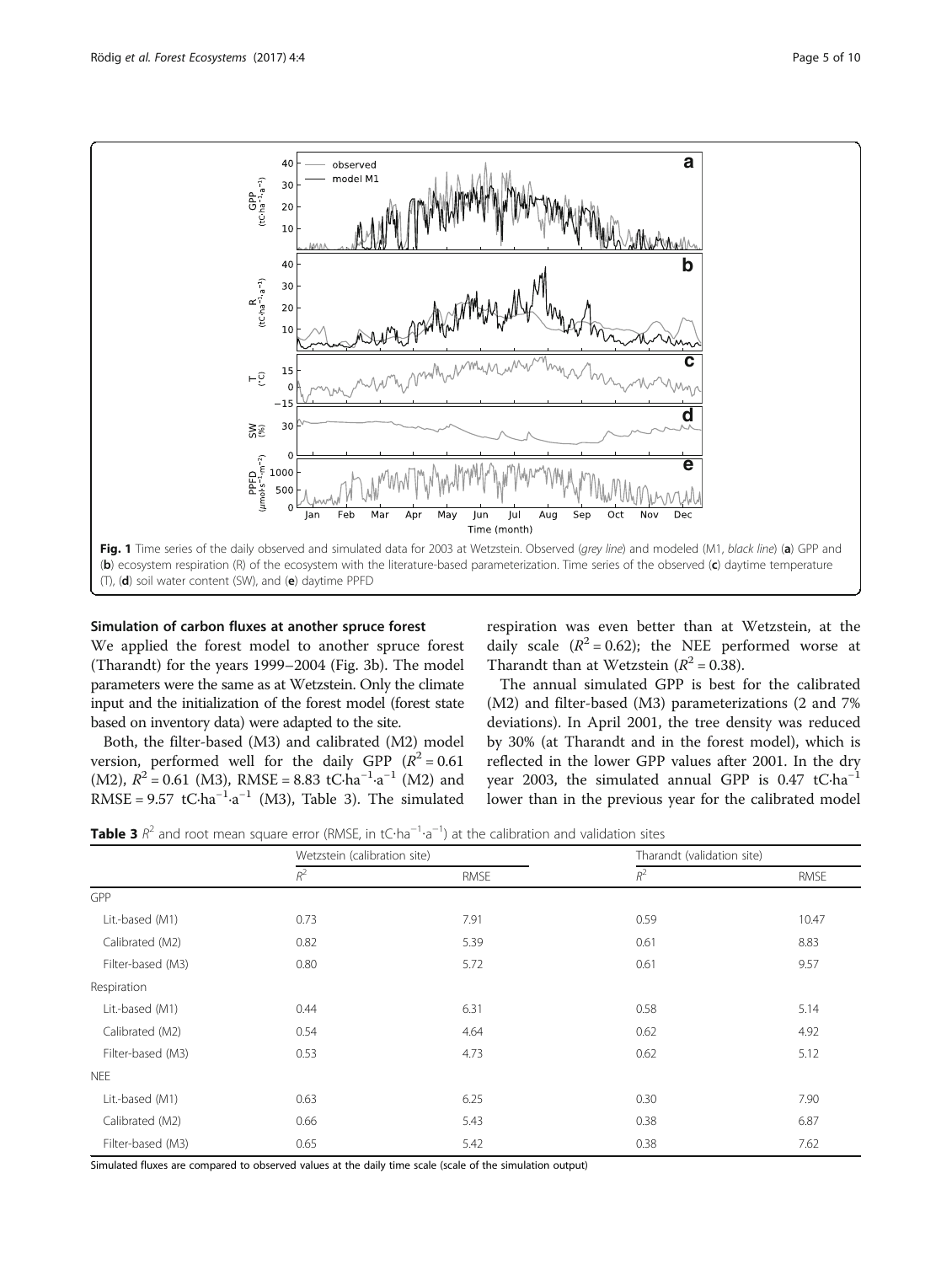<span id="page-5-0"></span>

version (M2) and 1.37 tC∙ha−<sup>1</sup> lower for the filter-based (M3). The observed GPP in 2003 is 1.87 tC∙ha−<sup>1</sup> lower than in 2002. The annual carbon budget (NEE in Fig. [3bm](#page-6-0)atches the observed budget well (M2: mean deviation of 20% from observations; M3: deviation of 16%). Note that NEE is the balance between GPP and respiration and the bias is consequently more sensitive. Respiration is partly overestimated for the model versions M2 and M3 (deviations of 14% and 19%).

## Limiting factors for productivity

As an example, we analyze here the GPP limitation due to temperature (Fig. [4](#page-6-0)). Daily GPP values were normalized and filtered for optimal soil water conditions and sunny days to distinguish them from days with other limitations. Filtered, normalized data thus represent the reduction factor due to temperature.

On colder days, the literature-based model (dashed line) shows a reduction in GPP which seemed stronger than the observed. For example, at the freezing point, the observed GPP was reduced to 20% of its optimum, whereas the model reduced the GPP to nearly 0. For higher temperatures, the observed data show a reduction of photosynthesis starting at 20 °C, whereas the literature-based parameterization barely showed a reduction

in photosynthesis until 30 °C was reached. For the calibrated model version, the reduction curve showed a steep slope at 0 °C, attained its highest values between 3 °C and 20 °C and reached zero at 30 °C. The solid black line shows the best fit of the bell-shaped curve (Eq. [4](#page-2-0)) through filtered EC-data.

We further analyzed the relationships between the PPFD and productivity, temperature and respiration, as well as the soil water and productivity (see Additional file [1](#page-8-0) and Table [1](#page-1-0) for the derived filter-based parameter values).

# **Discussion**

# Simulating carbon fluxes at daily and yearly time scales

We analyzed the overall model performance for three parameterizations at the daily scale (Table [3](#page-4-0), Fig. 2) and the annual scale (Fig. [3](#page-6-0)). At the Wetzstein site, the forest model performed best for the numerical calibration. This performance is not surprising since the calibration method aims for the least error (Lehmann and Huth [2015](#page-9-0)). In any case, it is satisfying that we found a parameter combination that reproduces the observations with such good performance at the daily and annual time scales. This shows that the simplifications assumed in this forest model are sufficient to reproduce the complex interactions of climate and ecosystem fluxes even with the literature-based model version (M1). By comparison,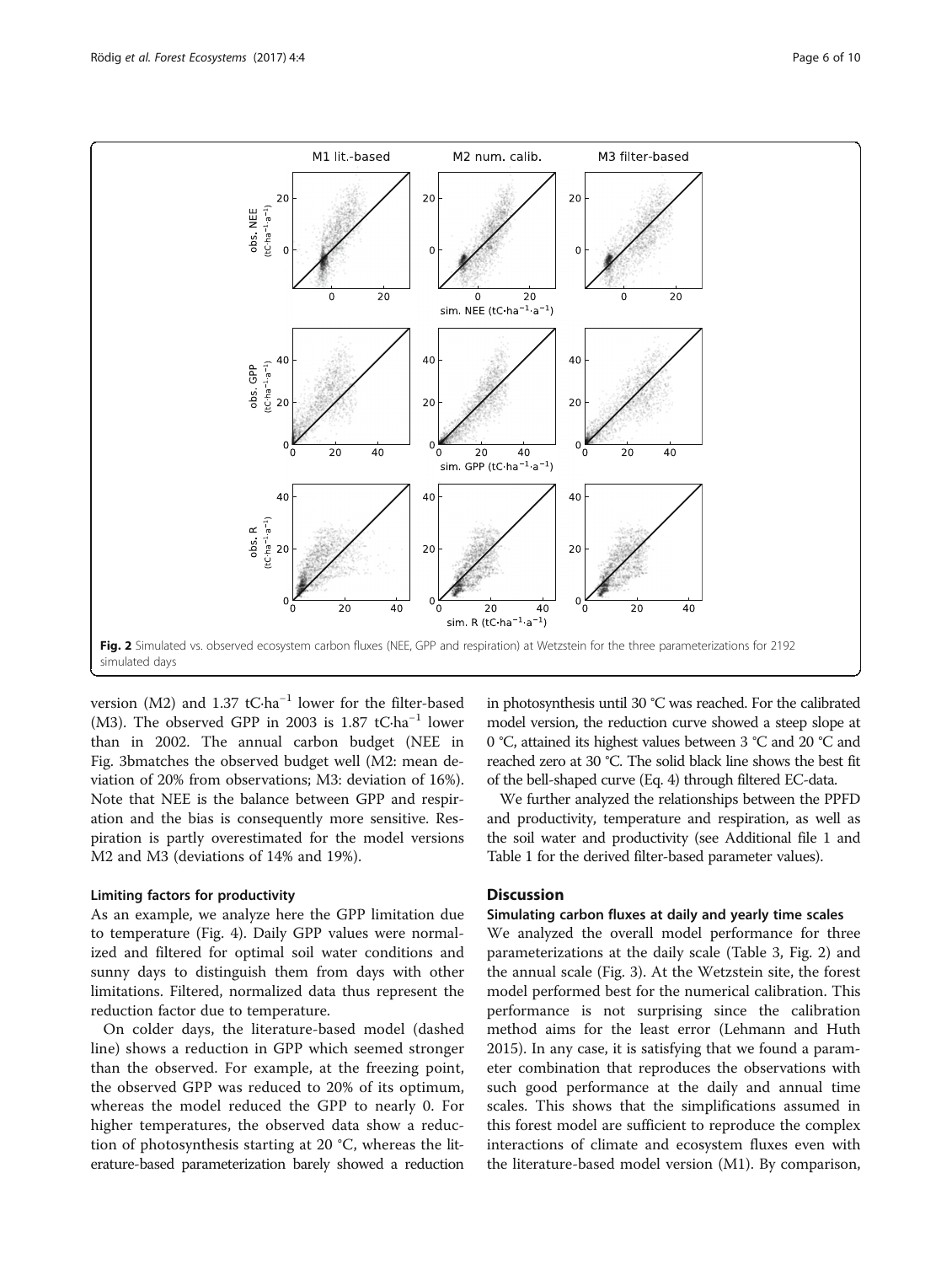<span id="page-6-0"></span>

LPJ-Guess simulated daily GPP with a similar performance (RMSE of 6.50–8.94 tC⋅ha<sup>-1</sup>⋅a<sup>-1</sup> and  $R^2$  of 0.62– 0.72) for a pine stand in the Netherlands in a similar study (the range results from different model setups, Vermeulen et al. [2015\)](#page-9-0).

Simulated respiration shows a stronger bias than GPP. The deviation from the observed data can be explained



in several ways. On the one hand, respiration is strongly coupled to GPP in the forest model. Consequently, strong GPP fluctuations induce strong fluctuations in respiration which is also seen at Tharandt. On the other hand, observed respiration shows a rather smooth curve (Fig. [1b](#page-4-0)), which is a consequence of the flux-partitioning method that derives respiration from the measured NEE (Reichstein et al. [2005](#page-9-0)). Respiration data thus arise from a modeling approach. The forest model additionally uses a simplified soil module (as in SEIB-DGVM, Sato et al. [2007](#page-9-0)). Some of the rhizosphere processes are neglected, such as the release of organic compounds by roots (Nguyen [2009](#page-9-0)). Rhizomicrobial respiration might have effects on short-term  $CO<sub>2</sub>$  efflux but should have no effect on the long-term carbon stock in the soil (Kuzyakov [2006](#page-9-0)). Also, note that different forest histories, such as different forest management at Wetzstein and Tharandt, might thus lead to different soil pools and respiration rates. The fact that the soil carbon pool of the forest model was initialized with a soil pool in a steady state might lead to an overestimation of ecosystem respiration at Tharandt.

The simulation results of Tharandt after the dry year 2003 show that the filter-based version (M3) reproduced the drought and heat event of 2003 better than the calibrated version (M2). Hence, parameter values of individual processes of the filter-based version (M3) might be more appropriate than the calibrated ones (M2) although the overall performance of M2 is better than the performance of M3 (Table [3\)](#page-4-0). This might indicate that the numerical calibration compensates individual processes of extreme events to achieve an overall best performance throughout all simulation years while the filter-based version aims for the best parameterization of individual processes.

The overall performance of all parameterizations let us conclude that carbon fluxes of forest ecosystems can also be modeled with individual-based models. The characteristic of simulating each individual tree has the advantage to investigate in plant-population dynamics, forest structure and their interaction with carbon dynamics in future studies.

# Analyzing limiting factors for productivity with the help of EC data

To test whether the parameter values (M1, M2) correctly describe the limiting factors of photosynthesis and respiration in the forest model, we filtered the EC data. The filtering singled out time steps that are mainly influenced by a single constraint such as temperature or water stress. This approach resulted in an additional parameterization of the forest model for which the functional relations between the variable climate and model processes were directly fitted through the filtered data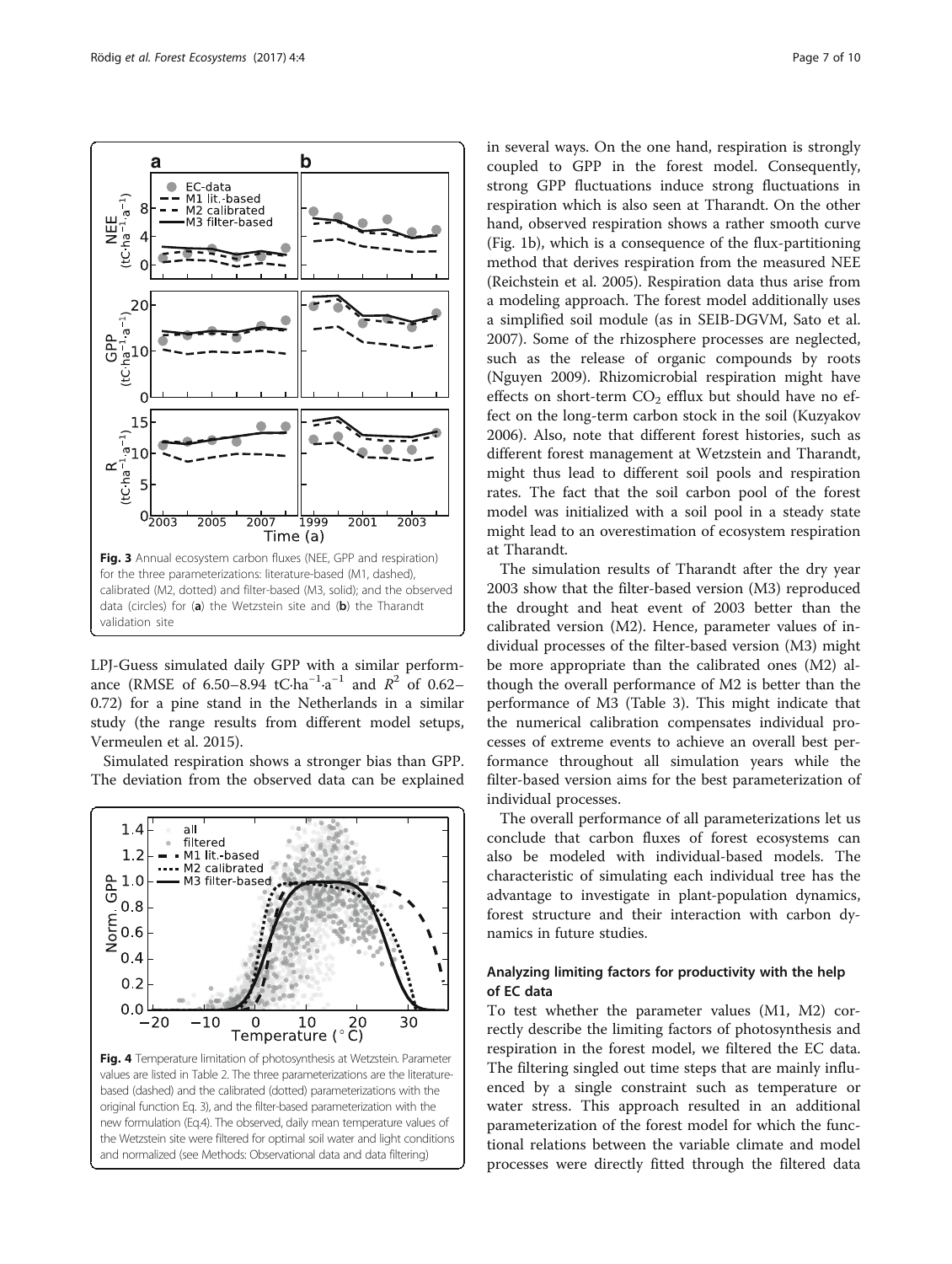(M3). As an example, we here discuss the relationship between temperature and productivity. The other relationships are discussed in detail in the Additional file [1.](#page-8-0)

The relationship between the measured GPP and temperature (Fig. [4\)](#page-6-0) showed that the literature-based parameterization, which was validated for long-term simulations (Bohn et al. [2014](#page-8-0)), underestimated GPP for low and overestimated it for high temperatures. The function was taken from the LPJ model (Sitch et al. [2003](#page-9-0)). In LPJ, the function was applied as a "bulk" temperature-response function for different plant functional types in temperate forests to reproduce the current vegetation distribution (Stephan Sitch, personal communication). In FORMIND, this function seems to be sufficient to estimate the current mean carbon budgets from long-term simulations (Bohn et al. [2014\)](#page-8-0), but the model version is not able to display inter-annual changes correctly. A similar study that tested the temperature-response curve in LPJ-Guess in a pine stand concluded that the curve needs to be shifted to lower temperatures (Vermeulen et al. [2015\)](#page-9-0). This finding also agrees with the fact that trees can photosynthesize down to a temperature of about −5 °C (root zone temperature), while growth seems to stop at approximately 0 °C (Körner and Paulsen [2004](#page-9-0)). The numerical calibration experiment also shows that shifting the curve towards lower temperatures results in a better fit to the observed data. The EC data indicate photosynthetic activity down to about −10 °C. This is plausible considering that the air temperature is generally lower than temperature in the root zone during winter. In addition, the trees at the Wetzstein site are adapted to low temperatures and cold winter conditions due to the elevation. Note, that positive ecosystem GPP does not necessarily implicate tree growth since respiration compensates for GPP at low temperatures and low PPFD in the forest model.

GPP was not limited due to high temperatures with the literature-based parameterization (M1). High temperatures might go along with a vapor pressure deficit limitation (Körner [1994](#page-9-0); Lasslop et al. [2010](#page-9-0)), which is not considered in our model approach. This assumption is supported by the results of the numerical calibration (the limiting factor is 0 at 31.6 °C). This reduction in temperature might compensate for the missing vapor pressure deficit limitation.

Since the original reduction curve did not fit the filtered data, we introduced a new functional relationship for the temperature reduction factor (Eq. [4](#page-2-0), methods). The new curve originates from a normal distribution that describes the temperature dependence of the photosynthetic electron transport rate (June et al. [2004](#page-9-0)). A completely normal distribution  $(n = 2)$  led to a very small plateau in the temperature reduction function, which means a small range of optimal temperature conditions.  $n = 4$  led to a much wider range of optimal conditions. An advantage of the introduced function is that it uses only two instead of four parameters. We therefore suggest using the less complex bell-shaped curve for future studies.

The fact that the original temperature curve could not be fitted through filtered data properly supports the assumption that a pure calibration against ecosystem fluxes does not necessarily result in optimal parameter values of the individual model processes. We can conclude that eddy covariance data and the filtering-approach can give important insights into the correct parameterization of model processes (the limiting factors).

## Sources of uncertainty

This study comes with a variety of uncertainties from various sources that must be considered. The first source of uncertainty comes from the EC data. NEE is measured at a half-hourly scale. However, it comes with data gaps that are filled to compare the observed data with the simulated data at a daily time scale. The gap-filled NEE is based on a modeling procedure (Reichstein et al. [2005](#page-9-0)). At the Tharandt site, for example, the uncertainty of the gap filling methods is up to 10% (Grünwald and Bernhofer [2007](#page-8-0)). In addition, GPP and respiration are not directly measured, but are partitioned from the NEE, which is based on another modeling procedure (Reichstein et al. [2005](#page-9-0)). When we analyzed the drought event of 2003 at Tharandt, we found that GPP was 1.87 tC⋅ha<sup>-1</sup> less than in the previous year. A multi-site study on the event in 2003 reported a reduction of 2.08 tC∙ha−<sup>1</sup> at Tharandt (Ciais et al. [2005](#page-8-0)). These deviations demonstrate the uncertainties implied by gap filling and the partitioning of EC data, especially at the annual time scale.

The second potential source of uncertainties comes from the filtering method and the concept of limiting factors. The forest model, and thus also the filtering method, consider only temperature and water as limiting factors. The vapor pressure deficit and its influence on productivity (as in BIOME-BGC, Kimball et al. [1997](#page-9-0); 3PG, Landsberg and Waring [1997\)](#page-9-0), for example, is not considered. However, we still assume that the filtered data are reasonable for singling out different constraints in forest productivity.

# Conclusion

The model version only based on literature values (M1, Bohn et al. [2014](#page-8-0)) is capable of reproducing the seasonal cycle and daily fluctuations of carbon fluxes. However, this model version underestimates carbon fluxes at both spruce stands on the annual time scale. The calibrated model version (M2) derived from a numerical calibration (Lehmann and Huth [2015](#page-9-0)) against the observed NEE, GPP and respiration performs best at the daily and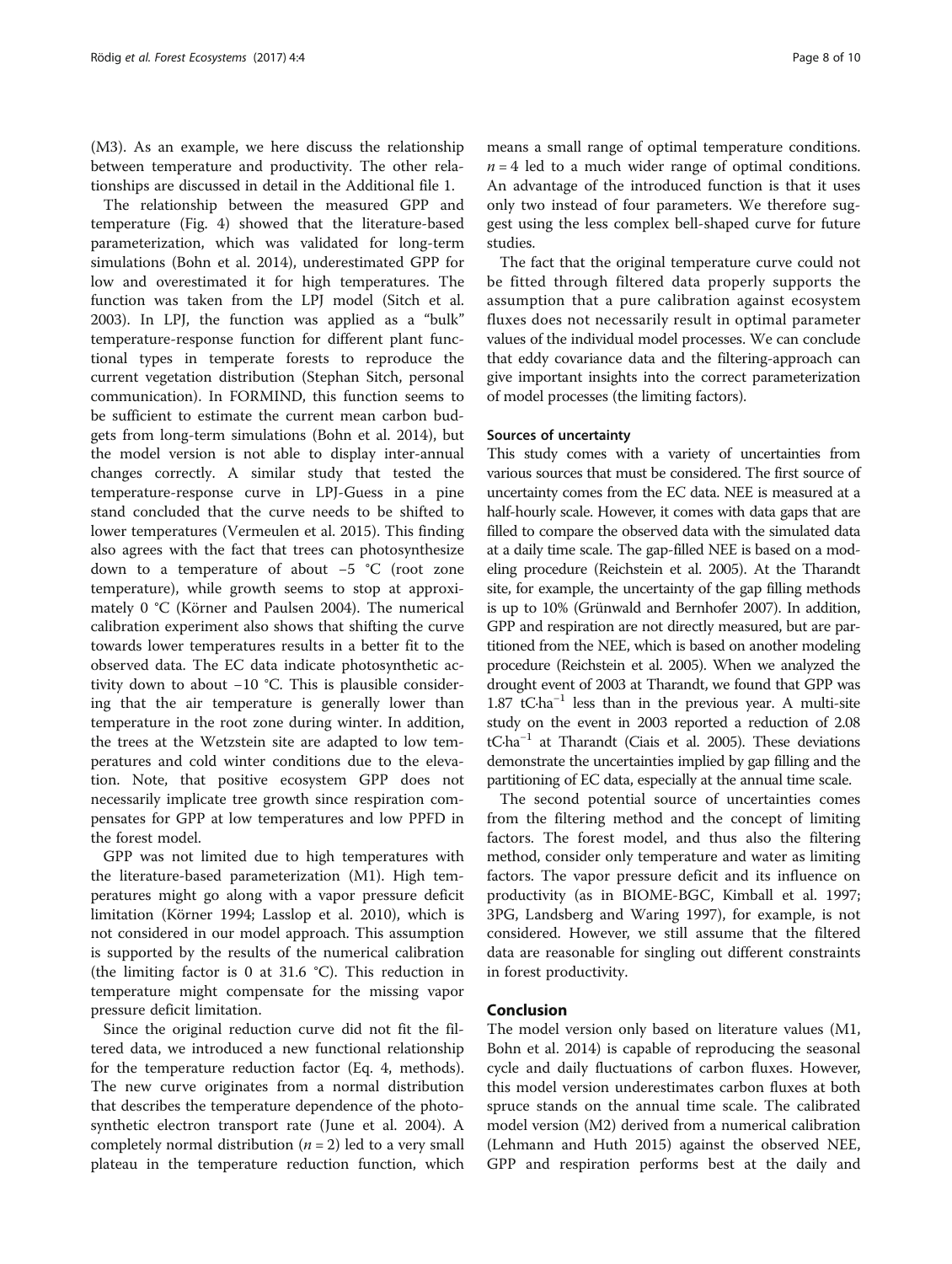<span id="page-8-0"></span>annual time scales. Deviations of the individual processes from the observed data seem to compensate each other, so that, in sum, they reproduce the observed net fluxes well. The third parameterization resulted from a fit through filtered data (M3). We identified a new functional relationship between temperature and GPP. Its mean performance at both sites differs only slightly from the calibrated parameterization, but it shows a closer match to observations for the extreme event at Tharandt in 2003. This shows that we should not blindly trust in a numerical calibration, although its overall performance is best.

The presented filter method improved carbon flux estimates for both spruce stands by improving the model processes. The consideration of the individual limiting factors for productivity (Fig. [4](#page-6-0), Additional file 1: App. 1) is essential to correctly reveal the impact of inter-annual climate variations on carbon fluxes. Therefore, we favor the filter-based model version for future studies. We can conclude that an individual-based forest model is a valuable tool that allows analyses of daily and yearly carbon fluxes in addition to the traditional analyses of forest successions and biomass.

# Additional file

[Additional file 1:](dx.doi.org/10.1186/s40663-017-0091-1) Simulation results for the three parameterizations. (DOCX 826 kb)

#### **Abbreviations**

EC: Eddy covariance; GPP: Gross primary productions; NEE: Net ecosystem exchange; PPFD: Photosynthetic photon flux density; R: Ecosystem respiration; RMSE: Root mean square error; SW: Soil water

#### Acknowledgements

Measurements were supported by the CarboEurope-IP (European Commission, Directorate-General Research, Sixth Framework Programme, Priority 1.1.6.3: Global Change and Ecosystem (Contract No. GOCECT-2003-505572)) of the Max Planck Institute for Biogeochemistry in Jena. We thank Martina Mund of the Georg-August-University of Göttingen for the inventory information at the Wetzstein site. EC data at the Tharandt site were kindly provided by the Department of Meteorology at TU Dresden. We thank Rico Fischer, Sebastian Paulick and Franziska Taubert for their support and discussions.

#### Funding

ER, FB and AH were supported by the Helmholtz-Alliance Remote Sensing and Earth System Dynamics. ER was supported by the Helmholtz Impulse and Networking Fund through the Helmholtz Interdisciplinary Graduate School for Environmental Research (HIGRADE).

#### Availability of data and materials

Simulation results are presented as additional supporting files. The forest model FORMIND is freely available on [www.formind.org.](http://www.formind.org)

#### Authors' contributions

ER, AH, MC worked together in designing this manuscript. FB and ER worked together on the parameterization of the forest model. CR processed the eddy covariance data. All authors were involved in the writing process. ER coordinated their contributions and led the writing. All authors read and approved the final manuscript.

## Competing interests

The authors declare that they have no competing interests.

## Consent for publication

Not applicable.

#### Ethics approval and consent to participate

Not applicable.

#### Author details

<sup>1</sup>UFZ - Helmholtz Centre for Environmental Research, Permoserstr. 15, 04318 Leipzig, Germany. <sup>2</sup>University of Osnabrück, Barbarastraße 12, 49076 Osnabrück, Germany. <sup>3</sup>German Centre for Integrative Biodiversity Research (iDiv) Halle-Jena-Leipzig, Deutscher Platz 5e, 04103 Leipzig, Germany. 4 INRA-Université de Lorraine, UMR1137 Ecologie et Ecophysiologie Forestières, 54280 Champenoux, France.

#### Received: 1 November 2016 Accepted: 10 April 2017 Published online: 27 April 2017

#### References

Aubinet M, Grelle A, Ibrom A, Rannik Ü, Moncrieff J, Foken T, Kowalski AS, Martin PH, Berbigier P, Bernhofer C, Clement R, Elbers J, Granier A, Grünwald T, Morgenstern K, Pilegaard K, Rebmann C, Snijders W, Valentini RM, Vesala T (1999) Estimates of the Annual Net Carbon and Water Exchange of Forests: The EUROFLUX Methodology. Adv. Ecol. Res. pp 113–175. [https://doi.org/10.](https://doi.org/10.1016/S0065-2504(08)60018-5) [1016/S0065-2504\(08\)60018-5](https://doi.org/10.1016/S0065-2504(08)60018-5)

Bohn FJ, Frank K, Huth A (2014) Of climate and its resulting tree growth: Simulating the productivity of temperate forests. Ecol Modell 278:9–17. doi[:10.1016/j.](http://dx.doi.org/10.1016/j.ecolmodel.2014.01.021) [ecolmodel.2014.01.021](http://dx.doi.org/10.1016/j.ecolmodel.2014.01.021)

Botkin DB, Janak JF, Wallis JR (1972) Some ecological consequences of a computer model of forest growth. J Ecol 60:849. doi[:10.2307/2258570](http://dx.doi.org/10.2307/2258570)

Bugmann H (2001) A review of forest Gap models. Clim Change 51:259–305 Ciais P, Reichstein M, Viovy N, Granier A, Ogée J, Allard V, Aubinet M, Buchmann N, Bernhofer C, Carrara A, Chevallier F, De Noblet N, Friend AD, Friedlingstein

P, Grünwald T, Heinesch B, Keronen P, Knohl A, Krinner G, Loustau D, Manca G, Matteucci G, Miglietta F, Ourcival JM, Papale D, Pilegaard K, Rambal S, Seufert G, Soussana JF, Sanz MJ, Schulze ED, Vesala T, Valentini R (2005) Europe-wide reduction in primary productivity caused by the heat and drought in 2003. Nature 437:529–33. doi[:10.1038/nature03972](http://dx.doi.org/10.1038/nature03972)

Fischer R, Armstrong A, Shugart HH, Huth A (2014) Simulating the impacts of reduced rainfall on carbon stocks and net ecosystem exchange in a tropical forest. Environ Model Softw 52:200–206. doi:[10.1016/j.envsoft.2013.10.026](http://dx.doi.org/10.1016/j.envsoft.2013.10.026)

- Fischer R, Bohn F, Dantas de Paula M, Dislich C, Groeneveld J, Gutiérrez AG, Kazmierczak M, Knapp N, Lehmann S, Paulick S, Pütz S, Rödig E, Taubert F, Köhler P, Huth A (2016) Lessons learned from applying a forest gap model to understand ecosystem and carbon dynamics of complex tropical forests. Ecol Modell 326:124–133. doi[:10.1016/j.ecolmodel.2015.11.018](http://dx.doi.org/10.1016/j.ecolmodel.2015.11.018)
- Granier A, Bréda N, Biron P, Villette S (1999) A lumped water balance model to evaluate duration and intensity of drought constraints in forest stands. Ecol Modell 116:269–283. doi[:10.1016/S0304-3800\(98\)00205-1](http://dx.doi.org/10.1016/S0304-3800(98)00205-1)
- Granier A, Reichstein M, Bréda N, Janssens IA, Falge E, Ciais P, Grünwald T, Aubinet M, Berbigier P, Bernhofer C, Buchmann N, Facini O, Grassi G, Heinesch B, Ilvesniemi H, Keronen P, Knohl A, Köstner B, Lagergren F, Lindroth A, Longdoz B, Loustau D, Mateus J, Montagnani L, Nys C, Moors E, Papale D, Peiffer M, Pilegaard K, Pita G, Pumpanen J, Rambal S, Rebmann C, Rodrigues A, Seufert G, Tenhunen J, Vesala T, Wang Q (2007) Evidence for soil water control on carbon and water dynamics in European forests during the extremely dry year: 2003. Agric For Meteorol 123:123–145. doi[:10.1016/j.](http://dx.doi.org/10.1016/j.agrformet.2006.12.004) [agrformet.2006.12.004](http://dx.doi.org/10.1016/j.agrformet.2006.12.004)
- Grünwald T, Bernhofer C (2007) A decade of carbon, water and energy flux measurements of an old spruce forest at the Anchor Station Tharandt. Tellus B 59:387–396. doi[:10.1111/j.1600-0889.2007.00259.x](http://dx.doi.org/10.1111/j.1600-0889.2007.00259.x)
- Gutiérrez AG, Armesto JJ, Aravena J-C, Carmona M, Carrasco NV, Christie DA, Peña M-P, Pérez C, Huth A (2009) Structural and environmental characterization of old-growth temperate rainforests of northern Chiloé Island, Chile: Regional and global relevance. For Ecol Manage 258:376–388. doi[:10.1016/j.foreco.2009.03.011](http://dx.doi.org/10.1016/j.foreco.2009.03.011)

Gutiérrez AG, Armesto JJ, Díaz MF, Huth A (2012) Sensitivity of North Patagonian temperate rainforests to changes in rainfall regimes: a process-based, dynamic forest model. Biogeosciences Discuss 9:6293–6333. doi[:10.5194/bgd-9-6293-2012](http://dx.doi.org/10.5194/bgd-9-6293-2012)

Huth A, Ditzer T (2000) Simulation of the growth of a lowland Dipterocarp rain forest with FORMIX3. Ecol Modell 134:1–25. doi[:10.1016/S0304-3800\(00\)00328-8](http://dx.doi.org/10.1016/S0304-3800(00)00328-8)